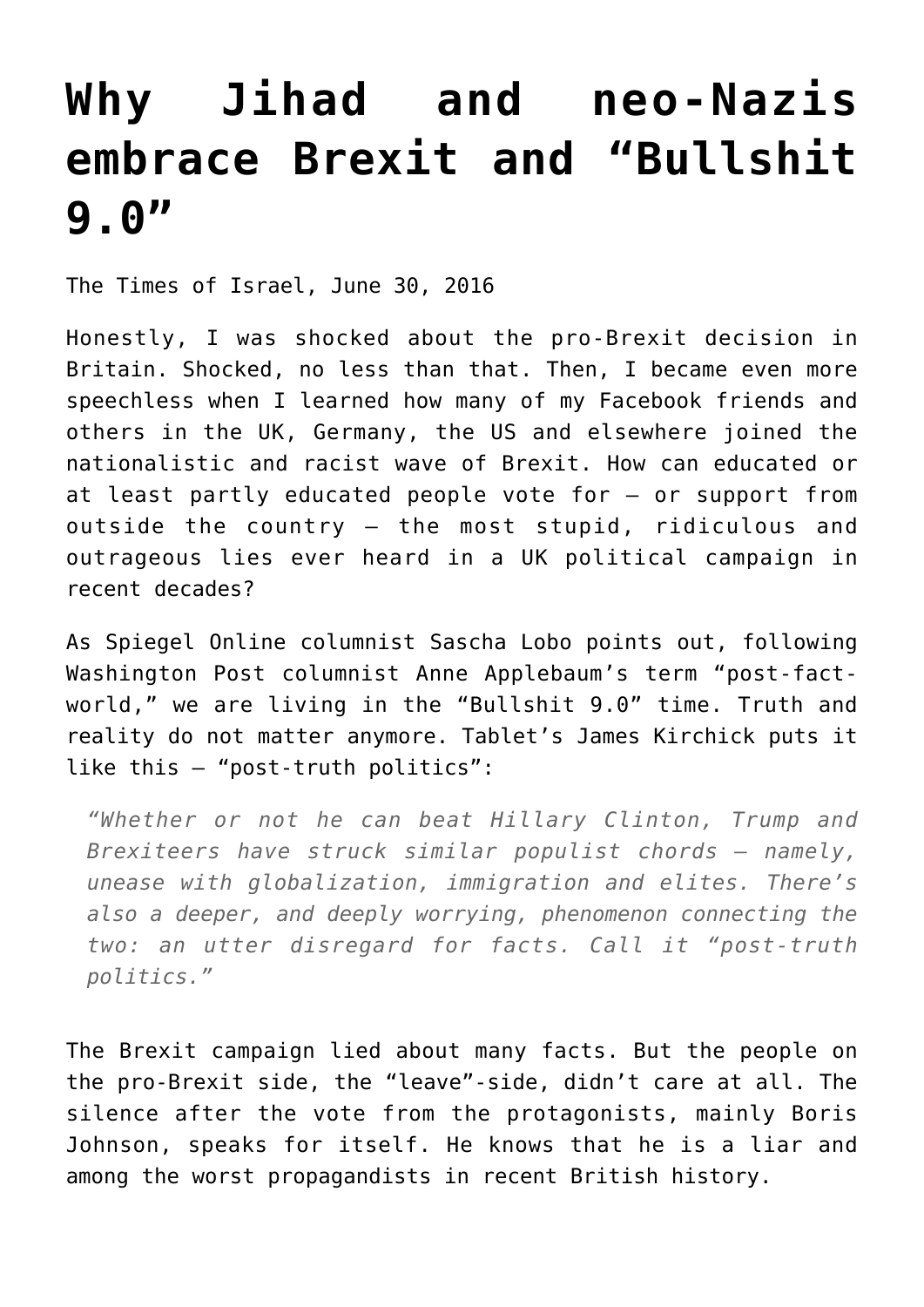And now some of the anti-Islamist activists pretend to be smart and think Brexit will help Britain against Islamism. Well: Britain is not part of the EU-Schengen treaty, which people allows to move freely inside that area in continental Europe. But Britain did not sign that treaty. Let's have a look at the number of asylum seekers in the EU as of the [first](http://www.spiegel.de/politik/ausland/fluechtlinge-zahl-der-asylbewerber-in-der-eu-deutlich-gesunken-a-1097984.html) [quarter of 2016](http://www.spiegel.de/politik/ausland/fluechtlinge-zahl-der-asylbewerber-in-der-eu-deutlich-gesunken-a-1097984.html) (these numbers a way lower compared to 2015, by the way). [Among one million residents in the following](http://de.statista.com/statistik/daten/studie/156549/umfrage/asylbewerber-in-europa-2010/) [countries there are these numbers of asylum seekers:](http://de.statista.com/statistik/daten/studie/156549/umfrage/asylbewerber-in-europa-2010/)

- Germany: 2155
- Austria: 1619
- Malta: 904
- …
- EU: 565
- Slovenia: 236
- Great Britain: 155
- $-Spain: 62$
- Lithuania: 13

Germany has almost 14 times more asylum seekers compared to Great Britain in that time frame. This was before Brexit. Brexit voters thought they will close the doors for asylum seekers from Syria, so that anti-ISIS people, victims of iihad, may not enter the UK. These extremely low numbers even before Brexit show: this was a lie, it was not at all about Muslims coming to the UK. Now, we have a huge increase in racist attacks in England and Britain, often directed against Polish people or citizens from Slovakia, who work in the UK.

Middle East Forum's [Tarek Fatah](http://www.meforum.org/6096/brexit-radical-islam) ignores all these facts. In the Toronto Sun he published an article about anti-Islamism being behind the Brexit vote  $-$  he couldn't be more wrong than that. As shown, Britain already had a very low number of incoming asylum seekers before Brexit. Fatah ignores facts and seems to be embracing the "post-truth-world" so many fanatics are living in these days, mainly Brexit voters in our case.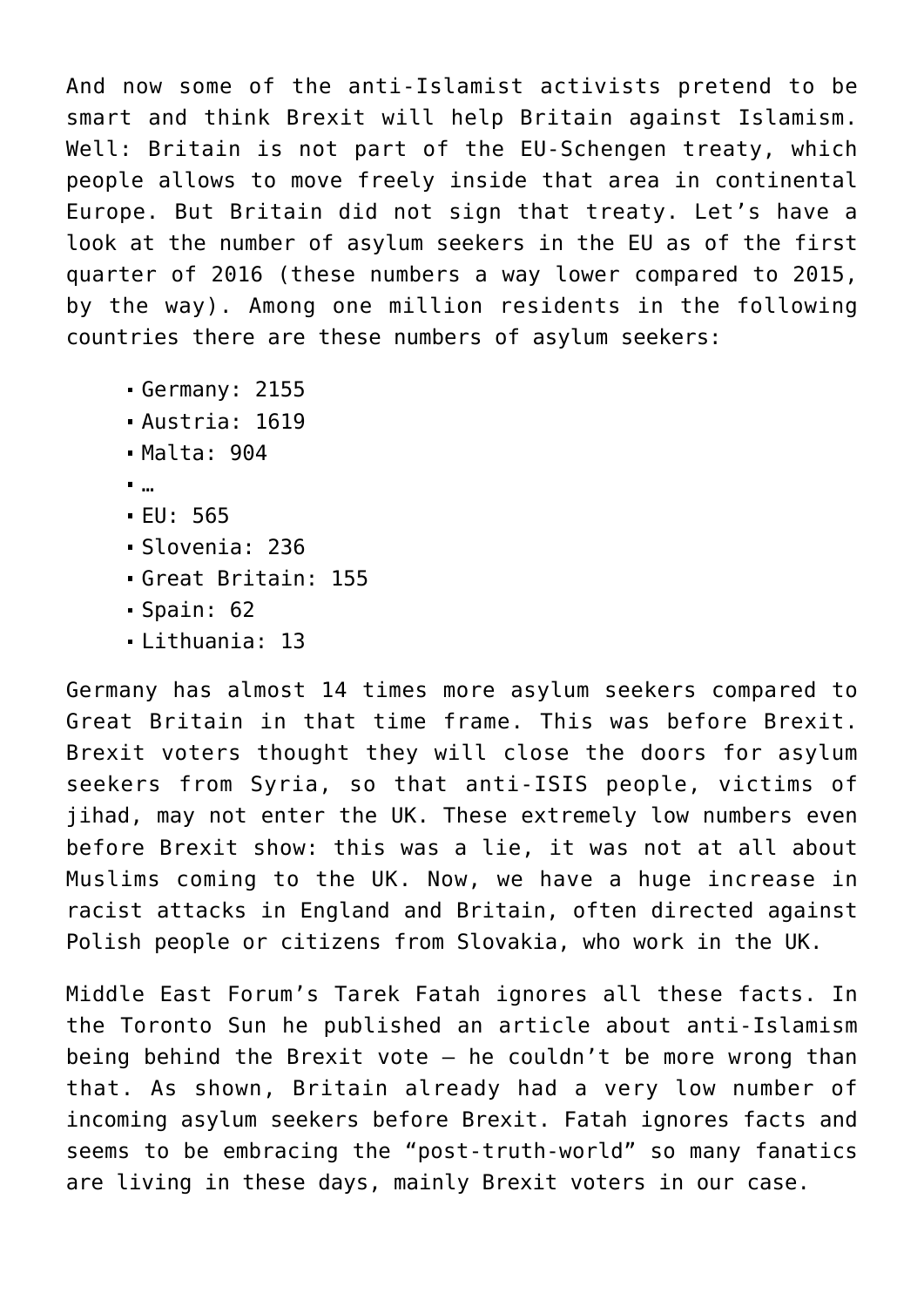[Tablet's Liel Leibovitz gets it equally wrong](http://www.tabletmag.com/jewish-news-and-politics/206425/brexit-and-the-israeli-left) and blames the Israeli left – Zionists, to be sure – for Brexit and the ignorance of the will of the people. As if racism, nationalism and post-truth politics get more accurate when the majority of voters like it! The people is dangerous, quite often. Therefore we have parliamentary democracies in most parts of the Western world and many other parts of the world.

But there is much more behind it. Stupidity, propaganda and internet-based misinformation is one thing. And it is horrible and very dangerous. But nationalist ideology comes in addition. The rise of the New Right in Europe is a case in point. While a nation-state is essential in an extreme hostile area like the Middle East and Jews are facing persecution and antisemitism worldwide, to different degrees, Zionism is a crucial point for a nation-state. This was also the case for Herzl in 1896.

But nation-states in Europe and nationalism were the main reason for violence and war in Europe. Europe faced the most horrible wars in the twentieth century. The unprecedented crime of the Holocaust was done by the Germans (and their allies). Therefore, a supranational body is important, cosmopolitanism can at least reduce German nationalism and other forms of bigotry.

Until the horrible wars in Yugoslavia in the 1990s, Europe was a peaceful continent, based on cooperation, more or less (even during the Cold War, which was harmless compared to our jihad driven world). Cosmopolitanism is fine and important for Europe – a nation-state is essential for Jews and Israel. Applying the nation-state concept for the entire world is misleading and very dangerous, too. Learn about European history (which is a hard thing for many on the political Right who tend to ignore reality) and you understand what I mean.

No surprise, then, that German neo-Nazis and the Far Right hail Brexit. After a rally last Monday in the infamous city of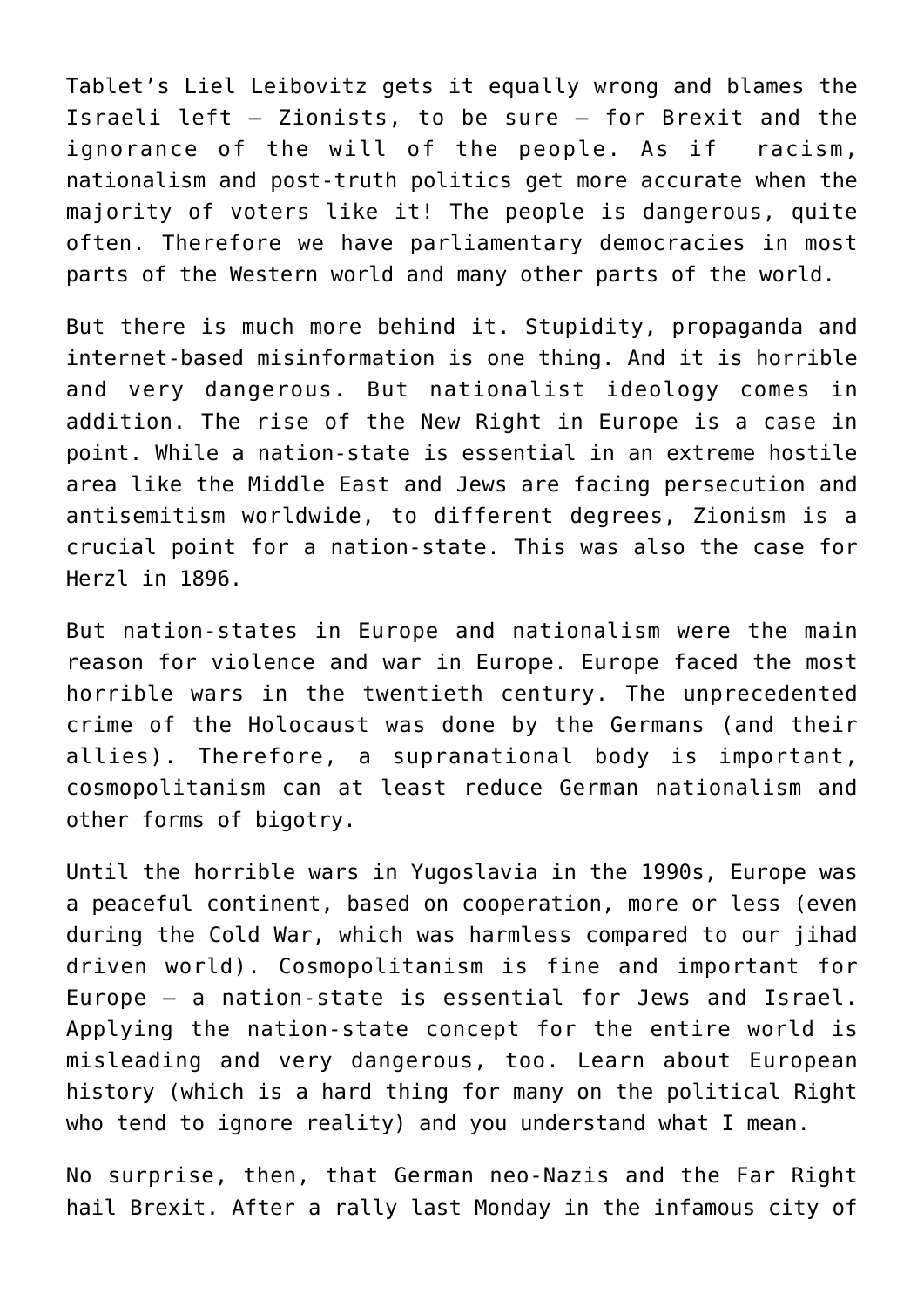Dresden, where the weekly "Pegida" rallies take part ever since fall 2014, a neo-Nazi showed up with his T-shirts displaying [acronyms of "swastika" \(in German\).](http://www.tagesspiegel.de/politik/rechtsextremismus-hakenkreuz-in-sechs-buchstaben-verboten-oder-nicht/13799410.html) Others at the rally had posters with "Thank you Brexit" and nationalistic speakers applauded Brexit, too.

Jihadist embrace Brexit as well, as this indicates the decline of Europe. Brexit stands for a divided Western world and three major powers want to fill the gap: Russia and Putinists, Iran and jihadists, and the New Right, Far Right, right-wing populist and neo-Nazis all over Europe.

A few weeks ago, Austria faced a right-wing extremist candidate for Presidency from the extreme right-wing FPÖ. They lost the election, but the country is divided into extreme right-wing and liberal mainstream.

The German Alternative for Germany (AfD) party has a member of Parliament in the state of Baden-Württemberg, Wolfgang Gedeon, who follows the antisemitic Protocols of the Elders of Zion, the worst conspiracy theory ever. This kind of neo-Nazi propaganda is ignored by many of my friends and allies in the UK, the US and elsewhere. They believe anybody who is not on the left is fine or at least a possible partner to talk to. That is a huge mistake. A huge mistake.

Most people in the [AfD are enthusiastic about Brexit](http://www.handelsblatt.com/politik/international/brexit-referendum/brexit-news/alternative-fuer-deutschland-brexit-chaos-in-der-afd/13792100.html) and wants Germany to leavie the EU, too.

Promoting Brexit, nationalism, racism and separatism will just help jihad to destroy Europe and/or neo-Nazis and the Far Right to take power. Obviously, the Far Right has no problem with Islamist antisemitism, they have the same enemy: Israel and the Jews, and America. On rallies of the AfD anti-American posters have been displayed.

[The "Islamic State" or ISIS praises Brexit:](http://www.independent.co.uk/news/uk/politics/isis-brexit-news-eu-referendum-result-praises-response-islamic-state-daesh-political-crisis-crusader-a7109781.html)

*["Isis h](http://www.independent.co.uk/topic/isis)as welcomed Britain's vote to leave the European Union*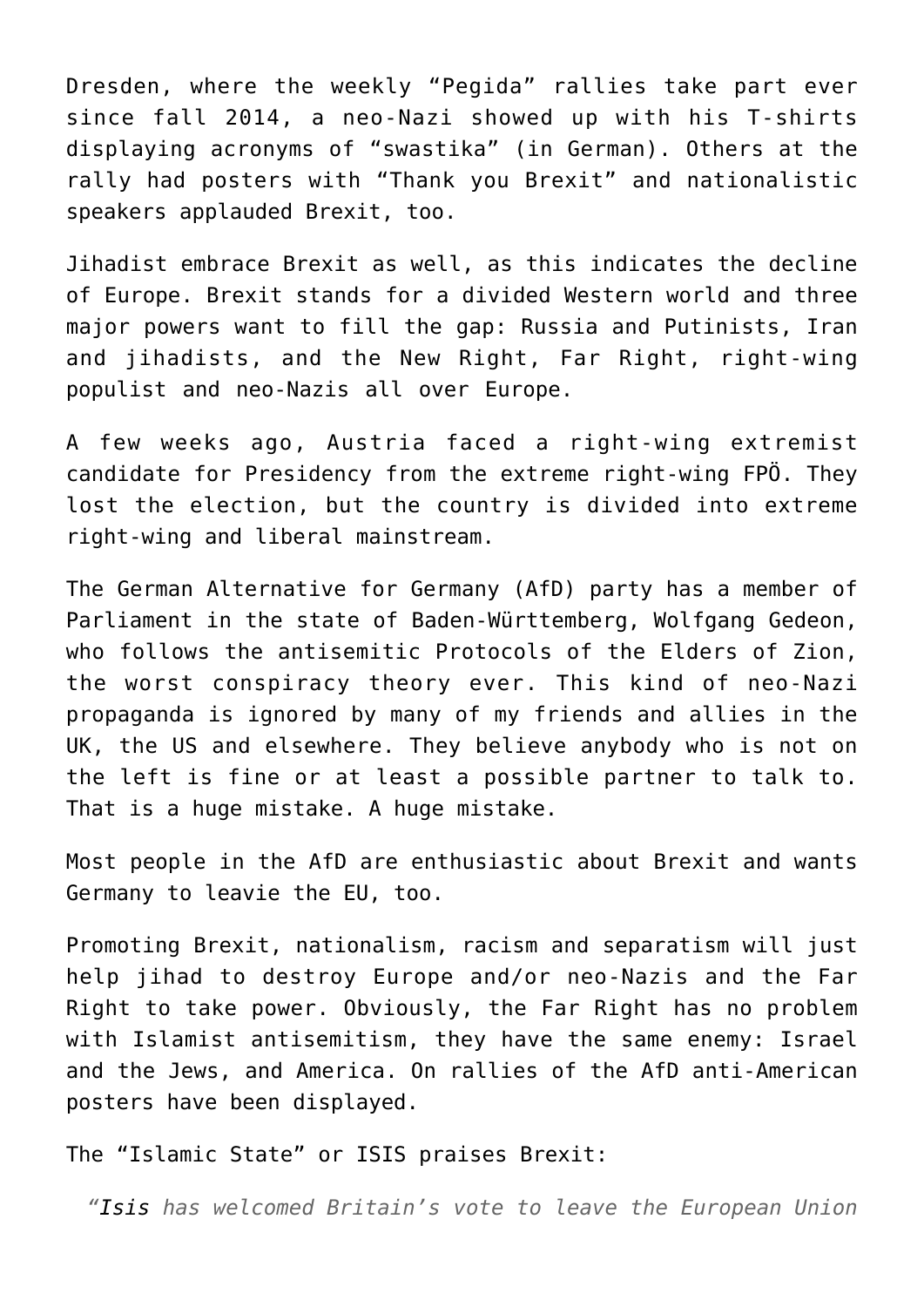*in its Arabic language propaganda newspaper, hailing a "political crisis" and the prospect of referendums in other nations.*

*The article in al-Naba claimed the [Brexit "](http://www.independent.co.uk/topic/brexit)threatens the unity of Crusader Europe", according to a translation by Shiraz Maher, the deputy director of the International Centre for the Study of Radicalisation.*

*"It's clear they want a weakened Europe and they see this as helping," he wrote on Twitter."*

I make the following prediction: Europe will become either a more or less brown fascist continent (and island, taken the UK) in a few years, 5, 10, or 15 years, or it will become, slowly, a green, Islamofascist continent and region.

These are the choices as long as the democratic, sleeping mainstream in Europe does not awake. Brexit indicates a very fast turn to brown fascism. Islamist motivated attacks in Paris, Brussel, Toulouse, Copenhagen, but also Turkey and other countries, show the jihadist future for Europe, whether murderous or legally Islamist, Sharia-based and non-violent (as if Sharia is not violent).

It is not about antisemitic members of Parliament in the EU who applause antisemitic speeches by Abbas. It is not about strange rules about bananas or cucumber by Brussels. It is about the ideal of a supranational body, destroying toxic European nationalism or at least making it less dangerous. Destroying the EU from inside will be a win-win-situation for jihad – they will have even more options to kill Europeans as long as Europe is struggling with itself instead of looking for anti-Islamist policies!

Brexit-followers take aim at (mainly Christian, to be sure) Polish people. This indicates the pure racism of many citizens in the UK, Great Britain and England, plain and simple.